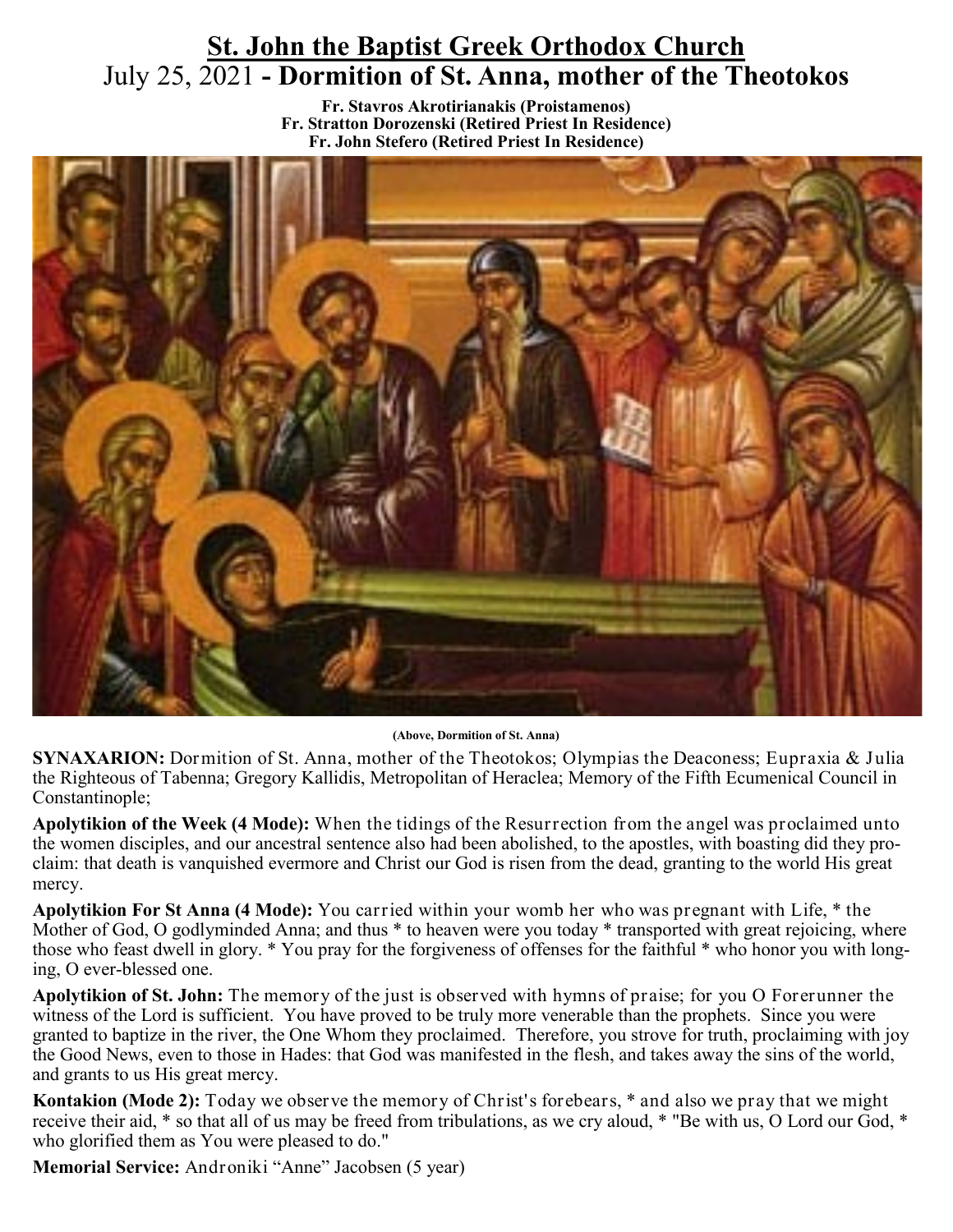## **Readings for St. Anna**

### **Epistle Reading is from St. Paul's Letter to the Galatians 4:22-27** Brethren, Abraham had two sons, one by a slave and one by a free woman. But the son of the slave was born according to the flesh, the son of the free woman through promise. Now this is an allegory: these women are two covenants. One is from Mount Sinai, bearing children for slavery; she is Hagar. Now Hagar is Mount Sinai in Arabia; she corresponds to the present Jerusalem, for she is in slavery with her children. But the Jerusalem above is free, and she is our mother. For it is written, "Rejoice, O barren one who does not bear; break forth and shout, you who are not in travail; for the children of the desolate one are many more than the children of her that is married."

## **Gospel Reading is from Matthew 8:28-34; 9:1**

At that time, when Jesus came to the country of the Gergesenes, two demoniacs met him, coming out of the tombs, so fierce that no one would pass that way. And behold, they cried out, "What have you to do with us, O Son of God? Have you come here to torment us before the time?" Now a herd of many swine was feeding at some distance from them. And the demons begged him, "If you cast us out, send us away into the herd of swine." And he said to them, "Go." So they came out and went into the swine; and behold, the whole herd rushed down the steep bank into the sea, and perished in the waters. The herdsmen fled, and going into the city they told everything, and what had happened to the demoniacs. And behold, all the city came out to meet Jesus; and when they saw him, they begged him to leave their neighborhood. And getting into a boat he crossed over and came to his own city.

### **The Parish Assistance Program Continues (PAP)**

Since May 1 2020, we have been offering a Parish Assistance Program, PAP, with BayCare Behavioral Health. The PAP program provides our parishioners access to free and confidential counseling services - offering additional support when life's challenges become overwhelming. The PAP utilizes a network of faith-based providers and are sensitive to the values and beliefs of those they serve and provide compassionate care to children, adults, parents, and seniors. Parishioners can contact BayCare to request up to three free and confidential counseling sessions from a licensed mental health professional. The BayCare helpline, 800-878-5470, is answered 24/7 by mental health professionals. Many BayCare therapists are also offering telephonic and virtual counseling sessions to help parishioners maintain their emotional wellbeing during these trying times.

## **Happy Birthday and Happy Nameday!**

If you want to make sure we have your birthdate on file, please call the office.

#### **Birthdays**

Christopher Scarfogliero - July 25 Anthony Catrone - July 26 Maria Cauthorn - July 29 Jackson James - July 29 Peter Konstas - July 29 Michelle Clipp - July 30 Dean Hampers - July 30 Nikolas Lindiakos - July 30 Deanna Milonas - July 30 Andrea Stingulescu - July 30 Margaret Comminos - July 31

#### **Namedays**

Anais, Ann, Efpraksia, Olympias - July 25 Ermolaos, Ersi, Oreozili, Paraskevi - July 26 Pantelis - July 27 Afxentios, Akakios, Drosos, Drosoula, Hrysovalantou, Irini, Timon - July 28 Kallinikos, Theodoti - July 29 Adronikos, Silouanos - July 30 Evdokimos, Freideriki, Freiderikos, Josef - July 31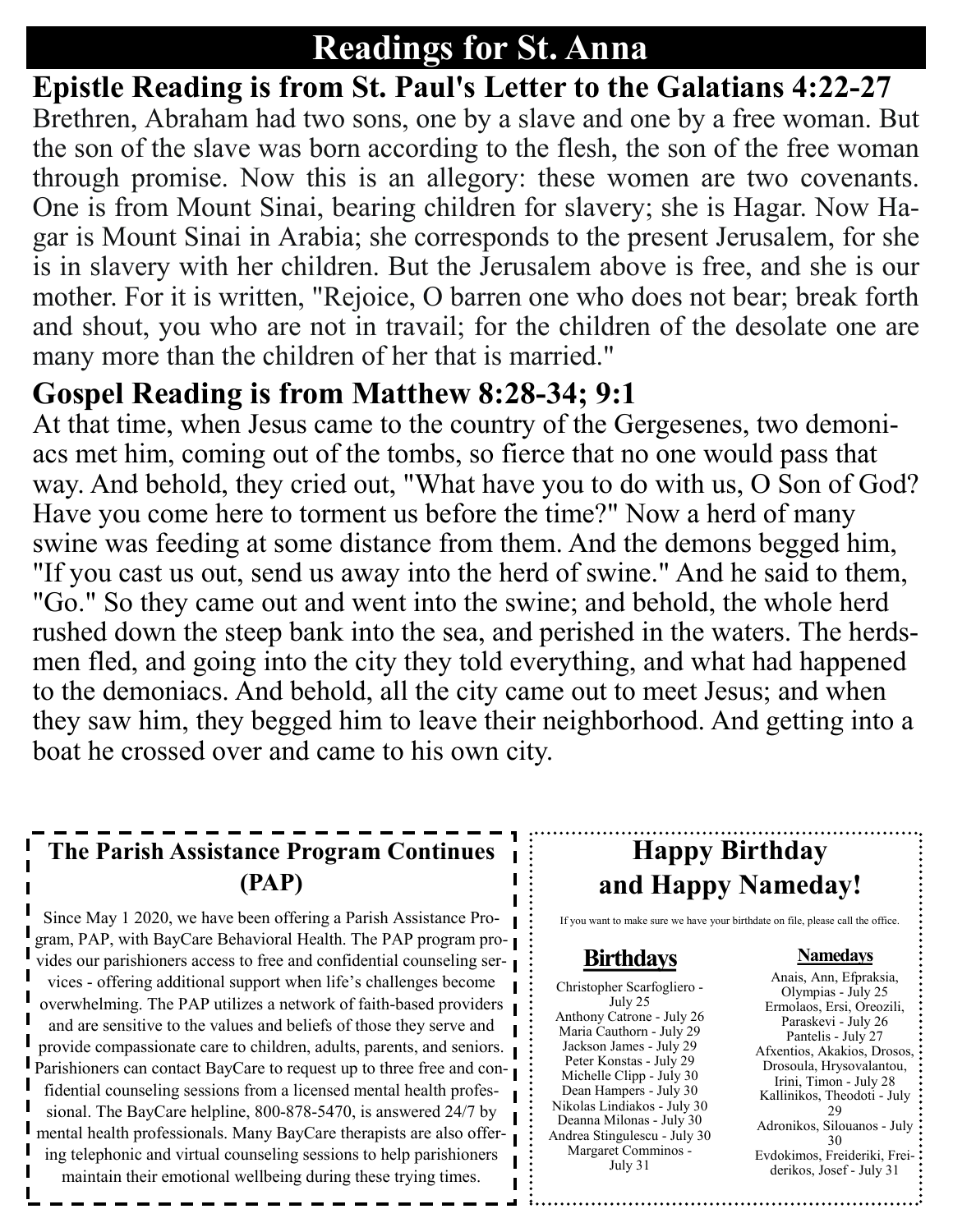| <b>Upcoming Services &amp; Events</b> |                                                   |                           |
|---------------------------------------|---------------------------------------------------|---------------------------|
| <b>Sunday, July 25</b>                | <b>Dormition of St. Anna</b><br>Orthros 8:45 a.m. | Divine Liturgy 10:00 a.m. |
| <b>Monday, July 26</b>                | <b>St. Paraskevi</b><br>Orthros 9:00 a.m.         | Divine Liturgy 10:00 a.m. |
| <b>Sunday, August 1</b>               | Orthros 8:45 a.m.<br>Charlie's Sending Off Party  | Divine Liturgy 10:00 a.m. |
| Monday, August 2                      | Paraklesis Service 6:00 p.m.                      |                           |

# **Stewardship 2021 Update**

As of Wednesday, July 21, we have received 313 stewardship forms, with a pledged amount of \$472,868.00 for 2021.

Don't forget to fill out your form and send it into the office!

**Fifty-Two Verses in Fifty-Two Weeks: The Bible Project July 25-31**

*Bless the Lord, all His works, in all places of His dominion. Bless the Lord, O my soul. Psalm 103:22* 

As we start to wind down summer, taking trips before the start of the school year, it is a good thing to remember to bless the Lord in all places we may find ourselves. Whether at home, at school, at work, on vacation, at the beach, working in the yard, wherever we are, we are to bless the Lord, in all places of His dominion. It is important each day and in each circumstance to bless God and to thank God. We should make a regular habit of doing that in all locations. Imagine how thankful we would feel about life in general if everywhere we went, we first thanks God. I.e. Thank You God for the roof over my head as I wake up. Thank You Lord for the food that I will eat before leaving home. Thank You God for the car that will carry me where I'm going. Thank You God that I arrived safely, etc. Putting on a posture of thanks will certainly carry into the various things we do each day.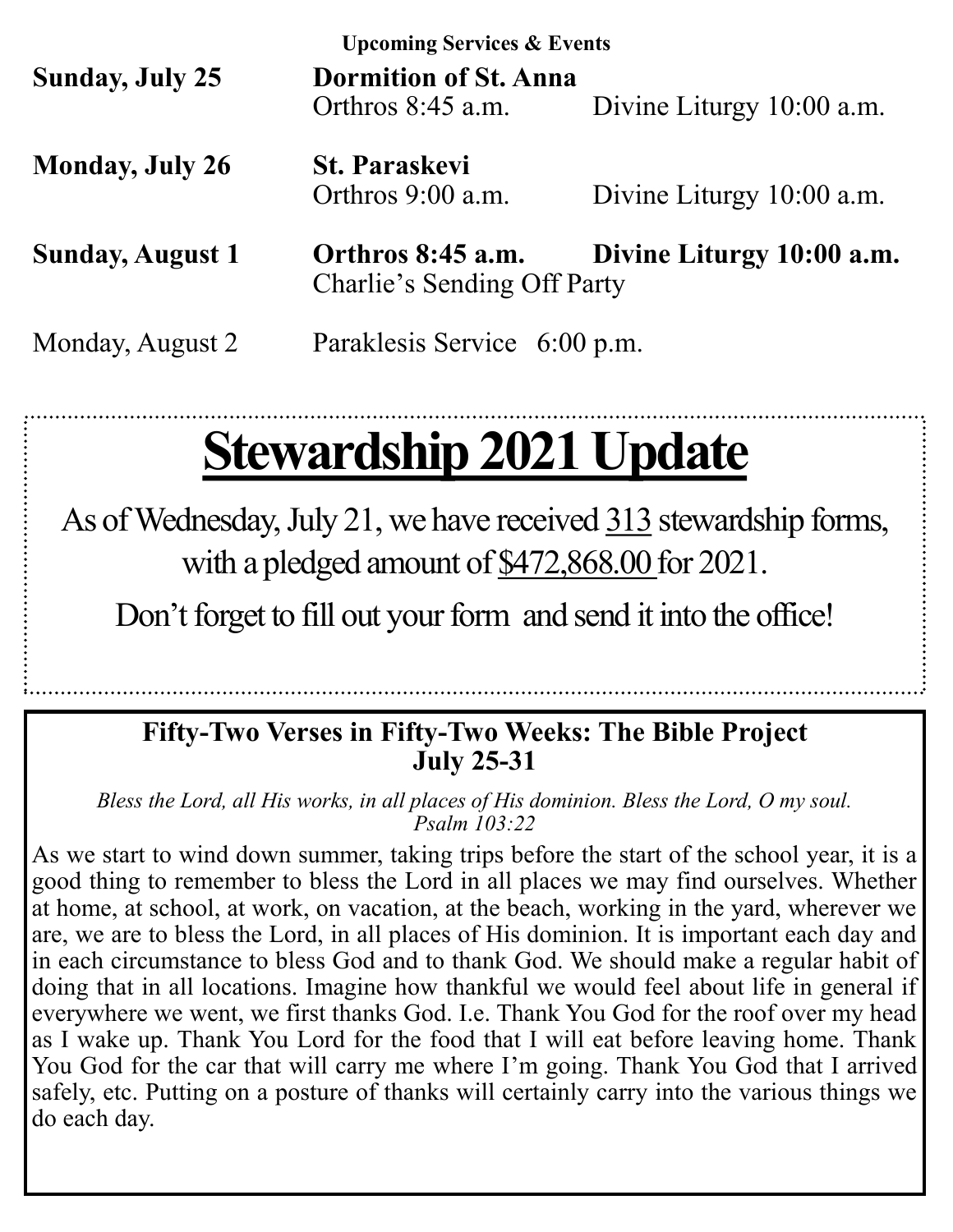# **Update and Announcements**

**Sunday, July 25, Dormition of St. Anna —** St. Anna is the mother of the Virgin Mary. She was grant-ed by God to have the Virgin Mary as her daughter at a very old age. She reposed when the Virgin Mary was about three.

**Camp Sunday —** Welcome back campers! This Sunday, we will give our campers who attended St. Stephen's Camp an opportunity to share about their experiences this year!

#### **The Chosen Series, Grand Finale, GOYA & ALL WELCOME!**

This summer, we have been watching Season 1 of the Christian series, "The Chosen." This show follows the lives of the Disciples in their journey of meeting and joining Christ in His ministry. The show is fun, paints a vivid picture of what life was like during the period of the Gospels, and easy to jump into at any point.

We will be watching two episodes as a group together this Sunday, and we are welcoming everyone to attend, especially our GOYAns who will be speaking after liturgy about their camp experience.

As always, lunch will be provided! We hope to see you for our last two episodes!

**Philoptochos Swearing In —** The members of Philoptochos will be sworn in after Divine Liturgy today.

**Monday, July 26, St. Paraskevi —** St. Paraskevi lived in the second century. She was orphaned at the age of 20 and was left a large fortune by her parents. She sold all of her possessions to help heal human suffering and remained a virgin her entire life, leading a monastic life. She was strong in eloquence and spoke persuasively to Romans, converting many to Christianity. She was sentence to be martyred by the emperor Antoninus, by be-ing thrown into a cauldron of oil and tar. When she was put in the cauldron, the material cooled instead of burning her. The emperor approached to see what was going on and the steam from the cauldron blinded him. St. Paraskevi then healed the emperor, who set her free. She was martyred by the Emperor Marcus Aurelius, Antoninus' successor. St. Paraskevi is the patron saint of our eyes, and optometrists.

**Young At Heart, Thursday, August 5 —** Our St John YOUNG-AT-HEART Ministry Meeting Thursday August 5, 2021 @ ABC Pizza. Last month we enjoyed a game of Bingo and lunch from Acropolis. Be sure to let Mike Trimis know if you will be attending!

**St. John's Bookstore** — Available now in our Bookstore: The Orthodox Study Bible (NKJV) - a Bible of the early church for Orthodox Christians. This Bible is presented with commentary from the ancient Christian perspective and speaks to those Christians who seek a deeper experience of the roots of their faith. You'll find commentary from sources seldom cited in contemporary study Bibles, sources that shine with heavenly insight. Also available are various companion commentaries devoted to specific books of the Bible.

**Looking for Ushers** — We are looking for more ushers to help at the Divine Services of our church. If you are interested, please email Fr. Stavros at frstav@gmail.com.

**Monday Night Bible Study—** will continue with Fr. John Stefero at a later date. Stay tuned for details!

**Women's Bible Study—**We will be on hiatus until late August/early September.

**Alex's Study —** The formerly known "Suffering Book Study" has decided to continue with the same author, Metropolitan Nikolaos of Mesogaia & Lavreotiki. This group will resume around October. Stay tuned for details and feel free to reach out to Alex Limberatos for details!

**GriefShare to resume in January —** Grief-Share will resume in January 2022. In the interim you can check out LifePath Hospice for bereavement resources.



SUNDAY, AUGUST 1, FOLLOWING THE DIVINE LITURGY, KOURMOLIS CENTER A SPECIAL BOX WILL BE AVAILABLE TO OFFER CHARLIE NOTES OF THANKS AND ENCOURAGEMENT AS WELL AS DONATIONS FOR HIS FUTURE VESTMENTS

*Prayer List: Lord Jesus Christ, Physician of our Souls and Bodies, visit and heal your servants: Evangelos & Caroline Critkas; Constantinos & Kalotina Klimis; Christine Alex, June, Lillian Thomas; Scotty; Desi Serriera; Ashley Kladakis; Dora Kallas, Kathy & Andrew Bouzinekis; Anastasia; Amanda, Andrew, Colton, Miranda, Charlotte Elizabeth, Nuha, Nabeel, Michael, Amal, John, Elaine, Olga, Virginia Georgiou, Ron Myer, Toula Tsaros, Fr. Pat Legato, Nellie Pringle, Yolanda Webb, Angela Bougas, Tony Ekonomou, Ron, Jason Vickers, Rex Garrison, Tina Chakonas, Ann Demas, Alex Martinez, Adriana Martinez, Aaron Martinez, Christina Noel Kouzes Houck, Evangeline Xeroteres, Nichole Ross, Daniel Ross, Daniella Ross, Ashley Henderson, Natalie Henderson, Chris, Debbie, James, Avery, Lily, Jacob, Jesse, Ann, Rosario, Antonia Caffentzis, Alissa, John, Angela, Joey, Christine Scourtes, Steven, Matthew & Family, Phyllis, John Zelatis, Reagan, Peter Zaharis, Alexandra Ferrarolis, Leon & Despina Botham, Cindy Xenick, Mary Ellen Evdemon, Marie Sofia Panagopoulos, Maria Hursey, Chris Vamvakias, John Myer, Mike Trimis, Robert and Alice Stoccardo, John Alexander, Michael Romero, George Hambos, Dean Kondilis and Family, Bill and Nancy Manikas, Patricia Costello, Anastasia Smyrnakis, Ekaterina & Anna Shushaalykova, Dora Koudouna, Ana Mourer, Debbie Phelps, Mary Voykin, David Voykin, Anne Sakellaris, Denise Badrane, Sia Blankenship, Don Payne, Zhana Temelkova, Stanislava Terzieva, James, Jude and all victims of war, terrorism, crime, natural disaster, and all of whom we are unaware.*